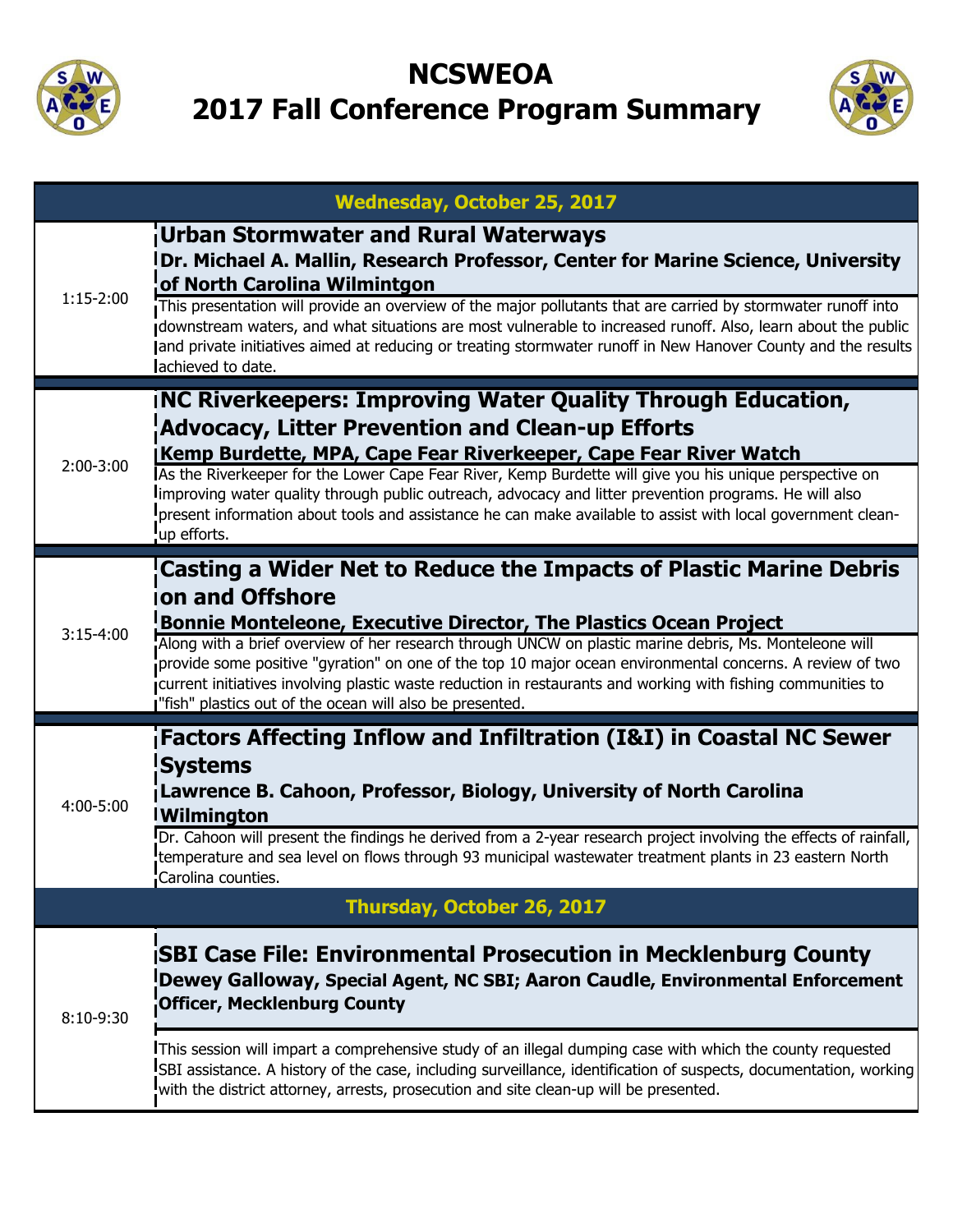| 9:30-10:30  | <b>Drones: Applications for Field Investigations</b><br>Matt Mulhern, Go Unmanned, Inc.                                                                                                                                                                                                                                                                                                                                                                                                                                                                                                                    |
|-------------|------------------------------------------------------------------------------------------------------------------------------------------------------------------------------------------------------------------------------------------------------------------------------------------------------------------------------------------------------------------------------------------------------------------------------------------------------------------------------------------------------------------------------------------------------------------------------------------------------------|
|             | Unmanned aerial vehicles, or drones, have advanced dramatically in their capabilities, suggesting a wide<br>Irange of practical uses. Matt will provide us with an overview of the technology and its applications, as well as<br>a live demonstration of a drone system.                                                                                                                                                                                                                                                                                                                                  |
| pm          | Hazardous Waste in the Field: Keeping It Safe 'Til the Cavalry<br><b>Arrives!</b><br>10:45 am- 12:00 Michele Sakwa, President, Resource Recovery & Recycling Company, LLC<br>When we arrive at a complaint site and discover potentially hazardous materials or an uncontrolled release,<br>we must be well-prepared to insure the health and safety of the public and the environment until the<br>"calvalry" comes to remediate the situation. This presentation will provide an understanding of potential<br>Ihazards, preparedness, and simple tools to use in working through this type of scenario. |
| 12:45-1:30  | Luncheon Keynote Address: The State of DEQ<br>Michael Scott, Director, Division of Waste Management, NCDEQ                                                                                                                                                                                                                                                                                                                                                                                                                                                                                                 |
|             | Join us for an informative overview of the Division of Waste Management and the Department of<br>Environmental Quality in light of the change in gubernatorial administrations. In addition, Michael will recap<br>the legislative session, including bills that passed and initiatives that were left on the table.                                                                                                                                                                                                                                                                                       |
| 1:30-2:30   | <b>Environmental Forensics: High Tech Eqiupment for Effective Field</b><br>Investigations<br><b>Brian Polk, Safety Officer, Division of Waste Management, NCDEQ</b><br>Environmental forensics is the use of scientific tests and techniques to determine sources and extent of<br>environmental contamination. In this session, specific non-destruction testing equipment, sampling<br>methodology, and case studies will provide participants with general recommendations for the application of<br>environmental forensics.                                                                           |
| 2:30-3:30   | New Developments in Electronics Recycling<br>Megan Tabb, Synergy Electronics Recycling, Inc.<br>This session will focus on new technology for processing electronics and new outlets for recyclable<br>components recovered from electronics. An overview of how the electronics recycling industry is adapting to<br>Ichanges in the material stream will be presented, along with a positive outlook for the future of your<br>electronics recycling program.                                                                                                                                            |
| $3:45-4:45$ | <b>IMeth Labs: The Latest Methods and Hazards</b><br>Detective Jerry L. Hacker, Reidsville Police Department, DEA Task Force Officer                                                                                                                                                                                                                                                                                                                                                                                                                                                                       |
|             | Detective Hacker will discuss the methods offenders are currently using to manufacture methamphetamine<br>along with some of the products being used. Participants will be provided with warning signs to watch for<br>during field work that may indicate the presence of a meth lab, an understanding of the dangers that could<br>be involved, and what to do if you come into contact with a suspected meth lab site.                                                                                                                                                                                  |
| 4:45-5:00   | 2017 Stilwell Award: NCSWEOA Enforcement Officer of the Year                                                                                                                                                                                                                                                                                                                                                                                                                                                                                                                                               |
|             | One NCSWEOA member will be recognized for making a difference in his or her community through specific<br>accomplishments, innovative approaches to enforcement, involvement in organizations, community interaction<br>and assistance to other agencies or entities.                                                                                                                                                                                                                                                                                                                                      |